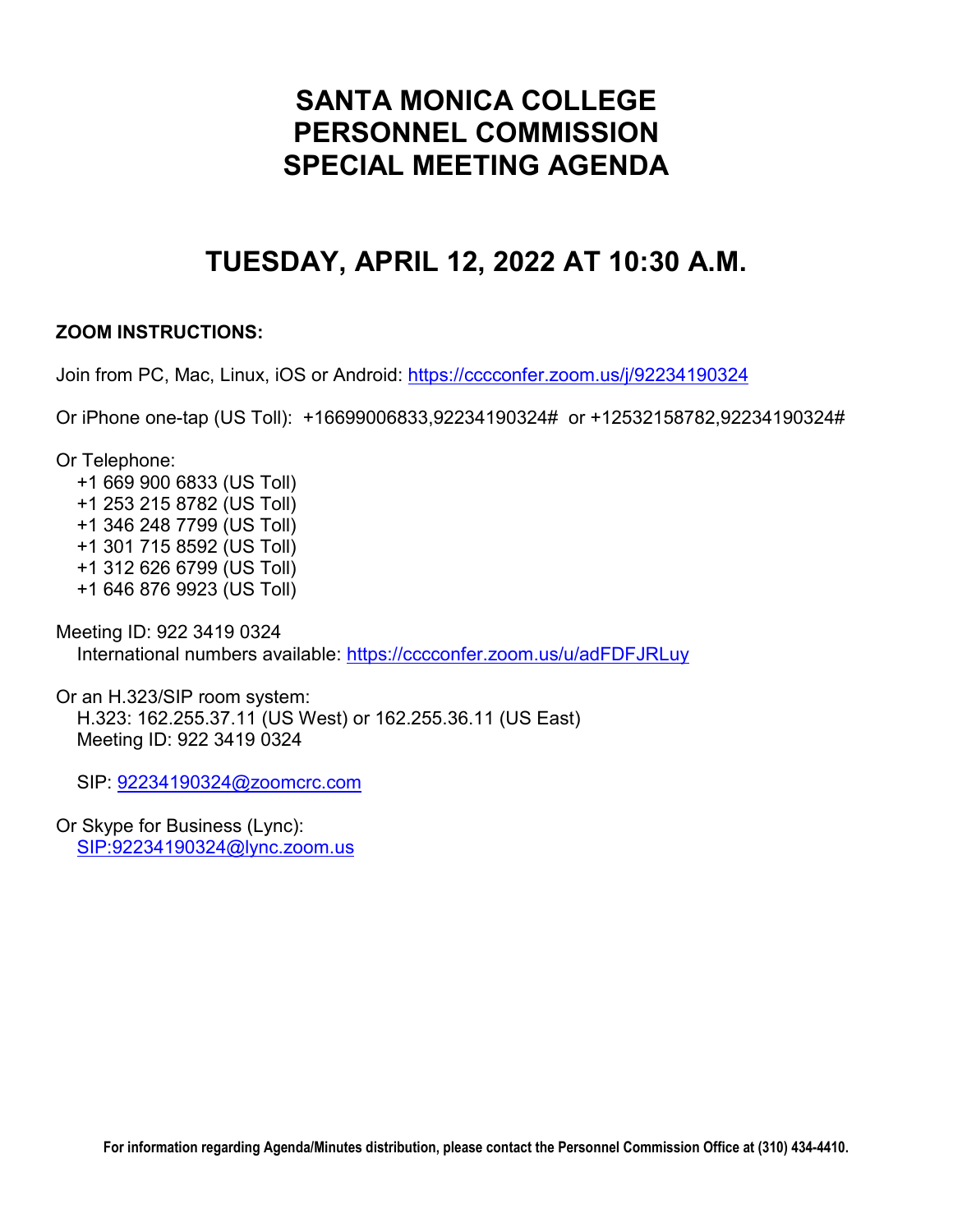

DEPARTMENTS: PLEASE POST

#### **PERSONNEL COMMISSION SPECIAL MEETING AGENDA Tuesday, April 12, 2022 at 10:30 a.m.**

#### 3400 Airport/SBDC: Sasha King Academic Affairs: Sharon Thomas Accounts Payable: Cherry Aquino Admissions & Records: Esau Tovar African American Center: Sherri Bradford Athletics: Auxiliary Services: Ofelia Meza Bundy: Beverly Redd-Walker Business Department: Peter Murray Campus Police Office: Jennifer Jones Campus Store: Elease Juarez Career Services: Vicky Rothman Cashier's Office: Veronica Romo Center for Media & Design: M. Calvento Community Education: Alice Meyering Counseling Office: Angela Valentine Custodian Time Clock: Anthony Williams Disabled Students Center: Nathalie Laille Early Childhood Ed.: L. Manson Emeritus College: V. Rankin-Scales English Dept.: Martha Hall EOP&S: Nick Mata ESL Office: Jocelyn Alex Events Office: Yesenia Penate Faculty Association: Peter Morse Financial Aid Office: Sandra Hernandez Health Sciences: Clarenda Stephens Health Office: Nancy Alfaro HSS: Carolyn Baugh Institutional Research: International Education Center: Ana Jara KCRW: Latino Center: Maria Martinez Madison: Gail Johnson Maintenance/Operations: K. Garland Math Village: Kristina Fukuda Media Center: L. Nakamura Modern Language: Travis Grant Music: Lori Geller Outreach & Recruitment: Will Taylor Payroll: Ian Fraser Science: Ingrid Cardwell Student Life: Amelia Trejo Superintendent/Presidents Office: L. Kilian **MANA** Emerit Faciliti  $HR: T<sub>l</sub>$ Info  $T_0$ IEC: N. Instruc Mainte Devin Terry Opera Receiv Supple Wendi

STEM: Vanan Yahnian Theater Arts: Judy Louff W& ED/Bundy: Tricia Ramos

#### **\*\*VIRTUAL MEETING\*\***

| ADMINISTRATORS and               | PRESIDENT/SUPERINTENDENT and                 |
|----------------------------------|----------------------------------------------|
| <b>MANAGERS</b>                  | <b>SENIOR STAFF</b>                          |
|                                  |                                              |
| Emeritus: Scott Silverman        | Superintendent/President: Kathryn Jeffery    |
|                                  |                                              |
| <b>Facilities: Dennis Biddle</b> | Executive VP:                                |
| HR: Tre'Shawn Hall-Baker         | VP Academic Affairs: Bradley Lane            |
| Info Tech: Marc Drescher         | VP Business/Admin: Chris Bonvenuto           |
| IEC: N. Pressian                 | VP Enroll. Services: T. Rodriguez            |
| Instructional Technology:        | VP Human Resources: Sherri Lee-Lewis         |
| Maintenance:                     | VP Student Affairs: M. Tuitasi               |
| <b>Devin Starnes</b>             | Senior Director Government Relations &       |
|                                  |                                              |
| Terry Kamibayashi                | Institutional Communications: Don Girard     |
| Operations:                      | <b>Community Relations: Kiersten Elliott</b> |
| <b>Anthony Barlow</b>            | Public Information: Grace Smith              |
| <b>Justin Carter</b>             |                                              |
| Felicia Hudson                   | PUBLIC POSTING LOCATIONS                     |
| Robert Villanueva                |                                              |
| Receiving: Lisa Davis            | 2714 Pico: exterior display box              |
|                                  | Online: www.smc.edu                          |
| Supplemental Instruction:        |                                              |
| <b>Wendi DeMorst</b>             |                                              |
|                                  | <b>EMPLOYEE ORGANIZATIONS</b>                |
|                                  |                                              |
|                                  | <b>CSEA Labor Rep.: Jessica Gonzalez</b>     |
|                                  | <b>CSEA Chapter Pres.:</b>                   |
|                                  | CSEA Chapter 1st V.P.: Cindy Ordaz           |
|                                  | CSEA Chapter 2nd V.P.: Kennisha Green        |
|                                  | <b>CSEA Chief Job Steward: Lee Peterson</b>  |
|                                  |                                              |
|                                  | <b>CSEA Treasurer: Dagmar Gorman</b>         |
|                                  | <b>CSEA Secretary: Judith Mosher</b>         |
|                                  | <b>CSEA Chief Development Officer:</b>       |
|                                  | Luis Martin                                  |
|                                  | <b>CSEA Communications Officer:</b>          |
|                                  | James Stevenson                              |
|                                  | <b>SMC POA President: Officer Cadena</b>     |
|                                  |                                              |
|                                  | Management Association: Susan Fila           |
|                                  | Revised 4-07-2022                            |
|                                  |                                              |
|                                  | IF YOU NEED AN ACCOMMODATION                 |
|                                  |                                              |
|                                  | Written requests for disability-related      |
|                                  | modifications or accommodations that are     |
|                                  | needed in order to participate in the        |
|                                  | Commission meeting are to be directed to     |
|                                  | the Personnel Commission Office as soon      |
|                                  | in advance of the meeting as possible.       |
|                                  |                                              |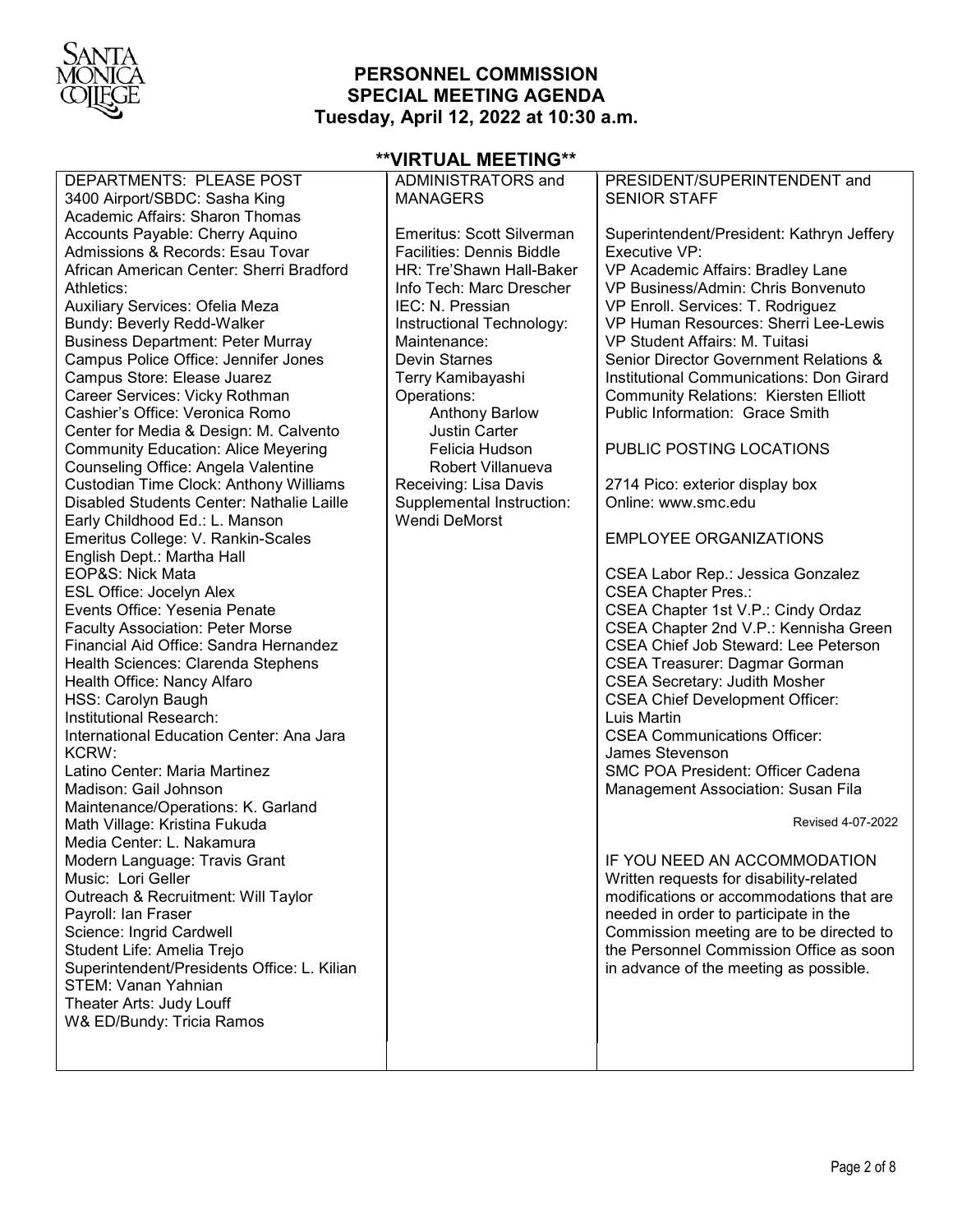#### Santa Monica College Special Personnel Commission Meeting Agenda Tuesday, April 12, 2022

### PUBLIC PARTICIPATION FOR VIRTUAL MEETINGS

During the COVID-19 (Coronavirus) Global Pandemic, the Board of Trustees has determined in accordance with Government Code Section 54953 that as a result of the ongoing emergency that meeting in person would present imminent risks to the health and safety of the attendees at public meetings. The Zoom format used for College public meetings ensures public participation and provides an opportunity for the public to directly address the body. Members of the public have the right to request to make public comments until such time as the public comment period is over. Members of the public may address the Committee and public participation can occur in one of two ways. Members of the public can submit written comments to be read during the public meeting or they may speak during the Zoom meeting.

Individuals wishing to speak or submit written comments to be read at the meeting are requested to send an email to personnel commission@smc.edu, by no later than 9:30 a.m. on Tuesday, April 12, 2022. The email should include the following information:

#### **Name Department (optional) Topic or Agenda Item # to be addressed Comments to be read (if submitting written comments)**

Instructions for Speaking to the Commission through Zoom

Speakers may address any specific agenda item, or may provide general comments during the "Public Comments" period. When it is time for the speakers to address the Commission, their name will be called and the microphone on their Zoom account will be activated. A speaker's Zoom Profile should match their real name to expedite this process. After the comment has been given, the microphone for the speaker's Zoom profile will be muted.

All public comments will be subject to the general rules set forth below.

- Five minutes is allotted to each speaker per topic. If there are more than four speakers on any topic or item, the Commission reserves the option of limiting the time for each speaker. A speaker's time may not be transferred to another speaker.
- Each speaker is limited to one presentation per specific agenda item before the Commission, and to one presentation per Commission meeting on non-agenda items.
- Five minutes is allotted to each speaker per topic for general public comments. The speaker must adhere to the topic. Individuals wishing to speak during the Public Comments will be called upon during Public Comments.

Any person who disrupts, disturbs, or otherwise impedes the orderly conduct of any meeting by uttering loud, threatening, or abusive language or engaging in disorderly conduct, shall, at the discretion of the presiding officer or majority of the Committee, be requested to be orderly and silent and/or removed from the meeting.

No action may be taken on items of business not appearing on the agenda.

Reference: Merit Rule 2.2.8 Government Code sections 54954.2, 54954.3, 54957.9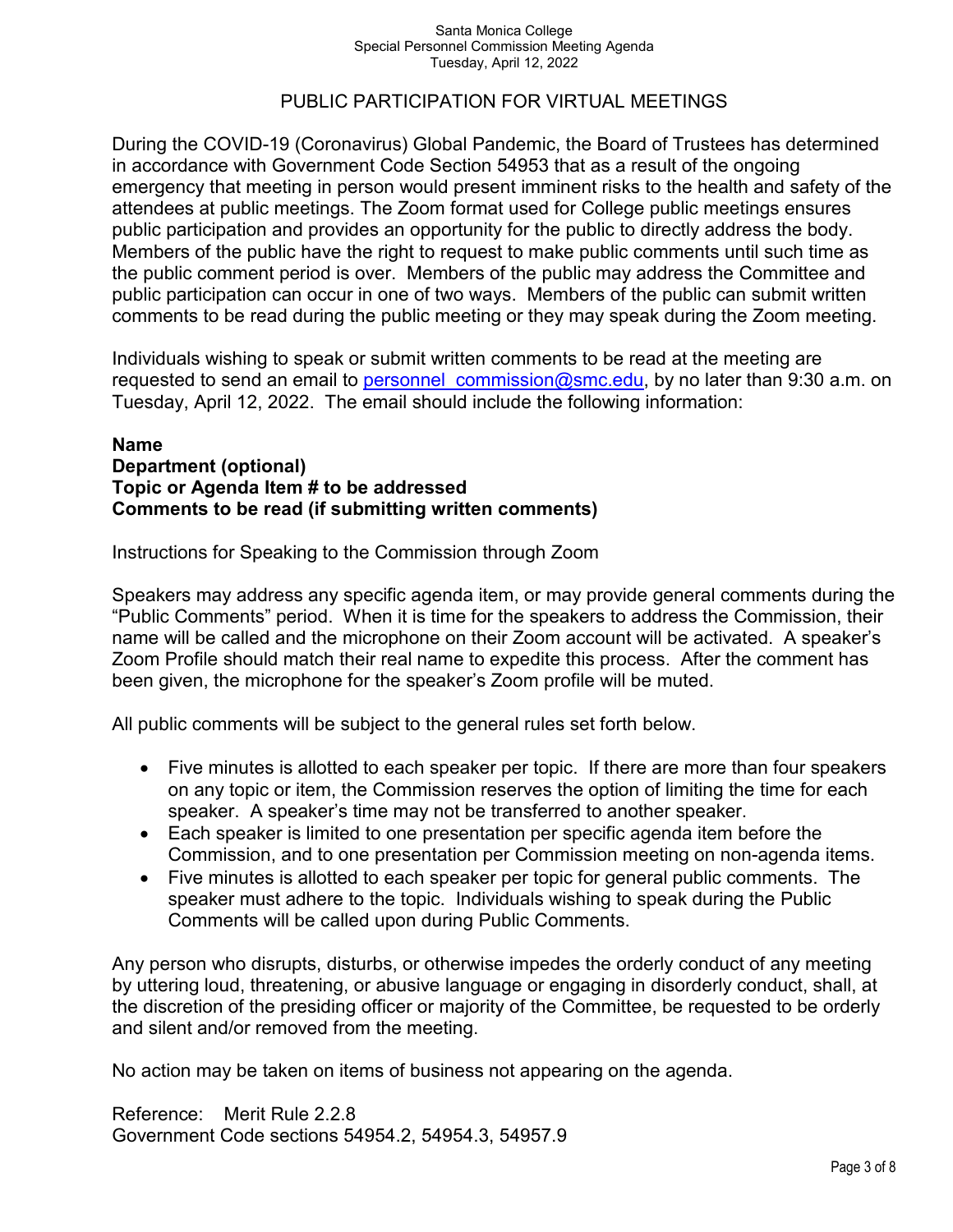# **PUBLIC SESSION: 10:30 a.m.**

### **I. ORGANIZATIONAL FUNCTIONS**

- A. Call to Order
- B. Roll Call

| <b>Commissioner</b>            | <b>Present</b> | <b>Absent</b> |
|--------------------------------|----------------|---------------|
| Dr. Joseph Metoyer, Jr., Chair |                |               |
| Joy Abbott, Vice Chair         |                |               |
| Deborah Jansen                 |                |               |
| Lawrence Leone                 |                |               |
| <b>Barbara Greenstein</b>      |                |               |

C. Public Comments (Non Actionable Comments from those in attendance)

#### **II. AGENDA REPORTS – MAJOR ITEMS OF BUSINESS**

| Item                                                |   |
|-----------------------------------------------------|---|
| APPROVAL OF ADVANCED STEP PLACEMENT:                |   |
| COMMUNITY COLLEGE POLICE CAPTAIN                    | 5 |
| REQUEST TO CERTIFY FROM ALTERNATE ELIGIBILITY LIST: |   |
| • ADMINISTRATIVE CLERK                              | 6 |
| $\bullet$ SKILLED MAINTENANCE WORKER II             |   |
| <b>RATIFICATION OF ELIGIBILITY LISTS</b>            |   |

#### **III. ADJOURNMENT**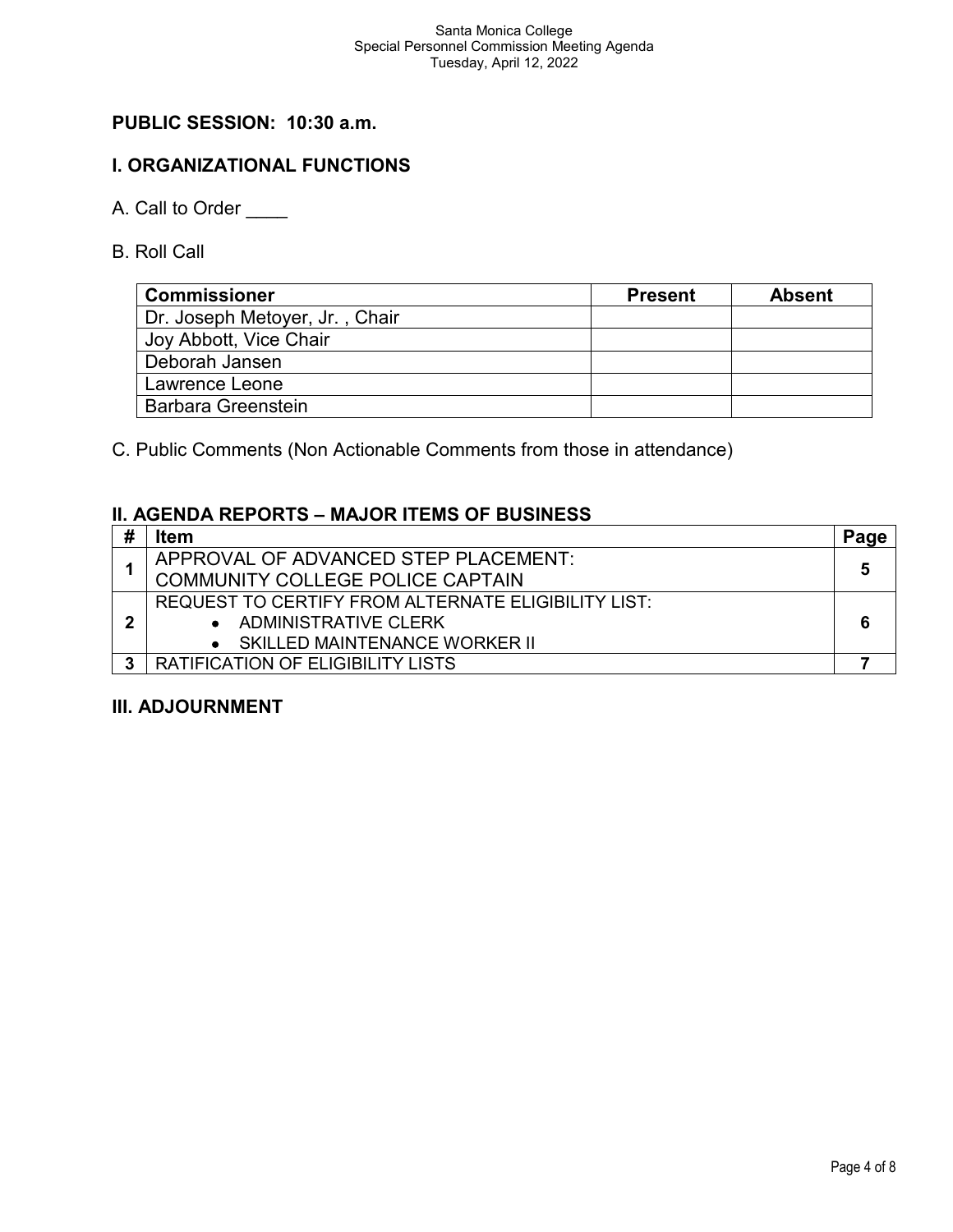| Agenda Report No. |                                                         |
|-------------------|---------------------------------------------------------|
| <b>Subject</b>    | APPROVAL OF ADVANCED STEP PLACEMENT:                    |
|                   | <b>COMMUNITY COLLEGE POLICE CAPTAIN</b>                 |
| <b>Date</b>       | April 12, 2022                                          |
| To                | <b>Members of the Personnel Commission</b>              |
| <b>From</b>       | <b>Carol Long, Director of the Personnel Commission</b> |

It is requested that the Personnel Commission approve an initial salary placement for Jere Romano, Community College Police Captain, at **Range M31, Step D** on the Classified Management Salary Schedule.

The Minimum Qualifications for this position include a Bachelor's degree in a closely related field, and eight years of experience in a sworn Peace Officer position, including two years of recent experience in a supervisory or management position at the rank of Sergeant or above. Possession of a POST Supervisory Certificate is required at the time of appointment. Possession of a POST Management Certificate is required within 24 months of appointment.

This candidate possesses an Associate's degree and a Post Supervisory Certificate. In addition, he possesses over 14 years of experience as a Police Sergeant, and approximately 14 years of additional experience as a Police Officer.

### **Merit Rule 12.2.4 B (4) Salary on Employment**

The maximum initial salary placement is the third step on the salary schedule, unless approval for higher initial salary placement is granted by the Personnel Commission,

Superintendent/President, and the appropriate appointing authority. In order to be considered for initial salary placement above Step C, candidates must have more than four (4) additional years of training and experience beyond the years indicated in the class qualifications, and two or more of the criteria listed in 12.2.4.B.3. must be present.

| <b>Disposition by the Commission</b> |  |  |
|--------------------------------------|--|--|
| <b>Motion made by:</b>               |  |  |
| Seconded by:                         |  |  |
| Ayes:                                |  |  |
| Nays:                                |  |  |
| <b>Abstentions:</b>                  |  |  |
| <b>Amendments/Comments</b>           |  |  |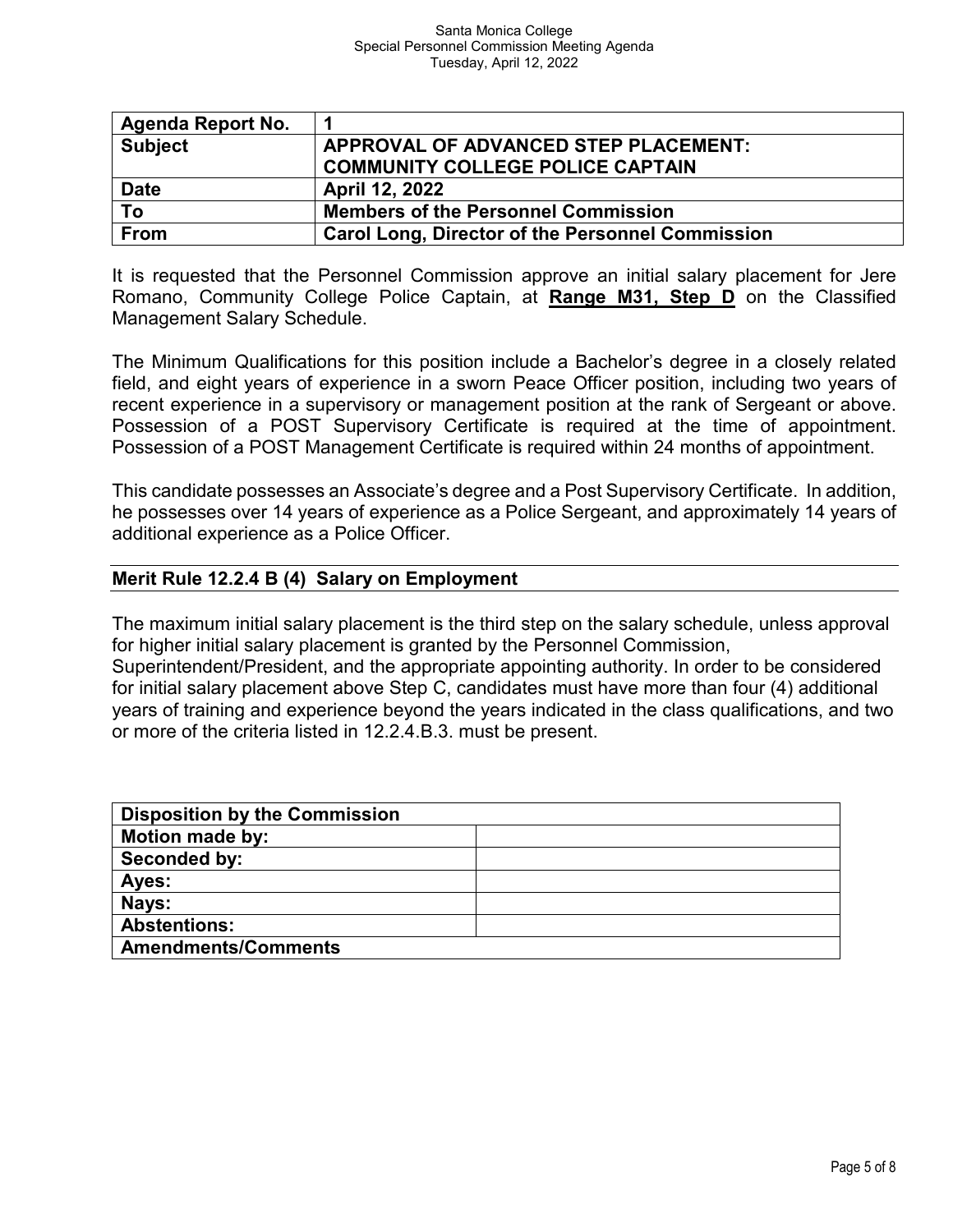| <b>Agenda Report No.</b> | 2                                                          |
|--------------------------|------------------------------------------------------------|
| <b>Subject</b>           | <b>REQUEST TO CERTIFY FROM ALTERNATE ELIGIBILITY LIST:</b> |
|                          | • ADMINISTRATIVE CLERK                                     |
|                          | • SKILLED MAINTENANCE WORKER II                            |
| <b>Date</b>              | April 12, 2022                                             |
| To                       | <b>Members of the Personnel Commission</b>                 |
| From                     | <b>Carol Long, Director of the Personnel Commission</b>    |

#### **BACKGROUND**

There is currently no active eligibility list for Administrative Clerk. There are currently two active eligibility lists for Student Services Clerk. These lists expire on December 8, 2022. One list is for promotional candidates; the second list is for candidates who are not currently permanent employees with Santa Monica College. The duties of the Administrative Clerk include a significant portion of the duties included in the Student Services Clerk classification, and the necessary skills and knowledge for Administrative Clerk were adequately tested in the examination for Student Services Clerk.

There is currently no active eligibility list for Skilled Maintenance Worker II. There is currently an active eligibility list for Carpenter. This list expires on April 10, 2023. The duties of the Skilled Maintenance Worker II include a significant portion of the duties included in the Carpenter classification, and the necessary skills and knowledge for Skilled Maintenance Worker II were adequately tested in the examination for Carpenter.

Merit Rule 6.3.13 states the following:

- A. If there is no eligibility list for the class in which a vacancy occurs, certification may be made from a list for another class at the same or a higher salary level provided:
	- 1. The duties and qualifications of the class for which the examination was given include substantially all of the duties of the position to be filled.
	- 2. The Personnel Commission finds that the use of the list is in the best interest of the District and that the necessary skills and knowledge were adequately tested in the examination.

#### **RECOMMENDATION**

It is recommended that the Commission approve the use of the Student Services Clerk eligibility lists to certify eligible(s) to any current and upcoming vacancies for Administrative Clerk. In addition, it is recommended that the Commission approve the use of the Carpenter eligibility list to certify eligible(s) to any current and upcoming vacancies for Skilled Maintenance Worker II.

| <b>Disposition by the Commission</b> |  |
|--------------------------------------|--|
| <b>Motion made by:</b>               |  |
| Seconded by:                         |  |
| Ayes:                                |  |
| Nays:                                |  |
| <b>Abstentions:</b>                  |  |
| <b>Amendments/Comments</b>           |  |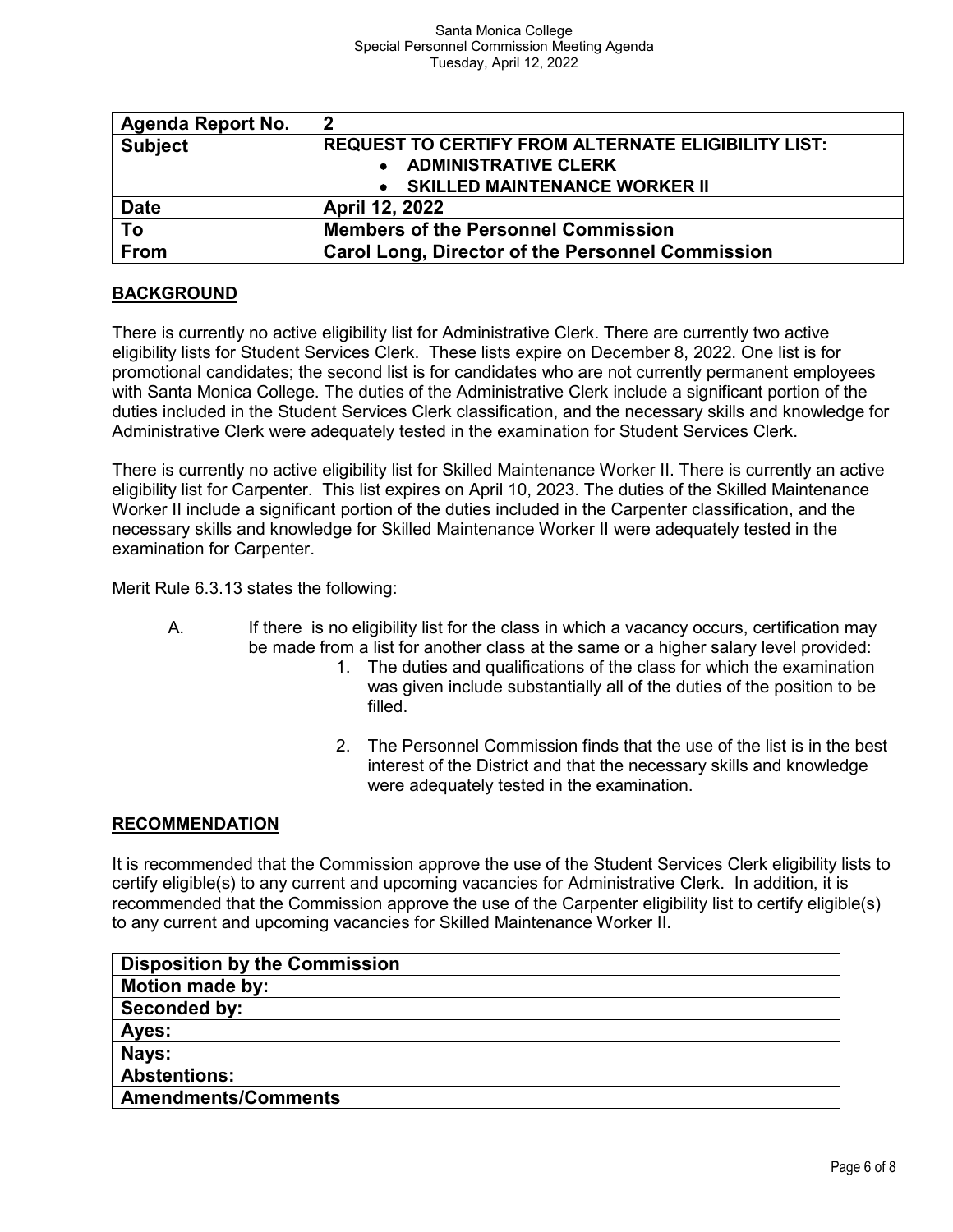#### Santa Monica College Special Personnel Commission Meeting Agenda Tuesday, April 12, 2022

| <b>Agenda Report No.</b> | -3                                                      |
|--------------------------|---------------------------------------------------------|
| <b>Subject</b>           | <b>RATIFICATION OF ELIGIBILITY LISTS</b>                |
| <b>Date</b>              | April 12, 2022                                          |
| To                       | <b>Members of the Personnel Commission</b>              |
| <b>From</b>              | <b>Carol Long, Director of the Personnel Commission</b> |

| <b>Class Title</b>                                         | <b>Field of</b><br><b>Competition</b> | <b>Promotional</b> | <b>Total On List</b> | <b>Expiration</b><br><b>Date</b> |
|------------------------------------------------------------|---------------------------------------|--------------------|----------------------|----------------------------------|
| <b>Accounting Technician</b>                               | Promotional                           | 3                  | 3                    | 4/4/2023                         |
| <b>Associate Programmer Analyst</b>                        | Merged<br>Promotional<br>and Open     |                    | 10                   | 3/30/2023                        |
| <b>International Student Services</b><br><b>Specialist</b> | Promotional                           | 3                  | 3                    | 9/22/2022                        |
| Stage Construction Technician -<br>Sound                   | Promotional<br>and Open               | 0                  | 11                   | 3/28/2023                        |

| <b>Disposition by the Commission</b> |  |
|--------------------------------------|--|
| <b>Motion made by:</b>               |  |
| Seconded by:                         |  |
| Ayes:                                |  |
| Nays:                                |  |
| <b>Abstentions:</b>                  |  |
| <b>Amendments/Comments</b>           |  |